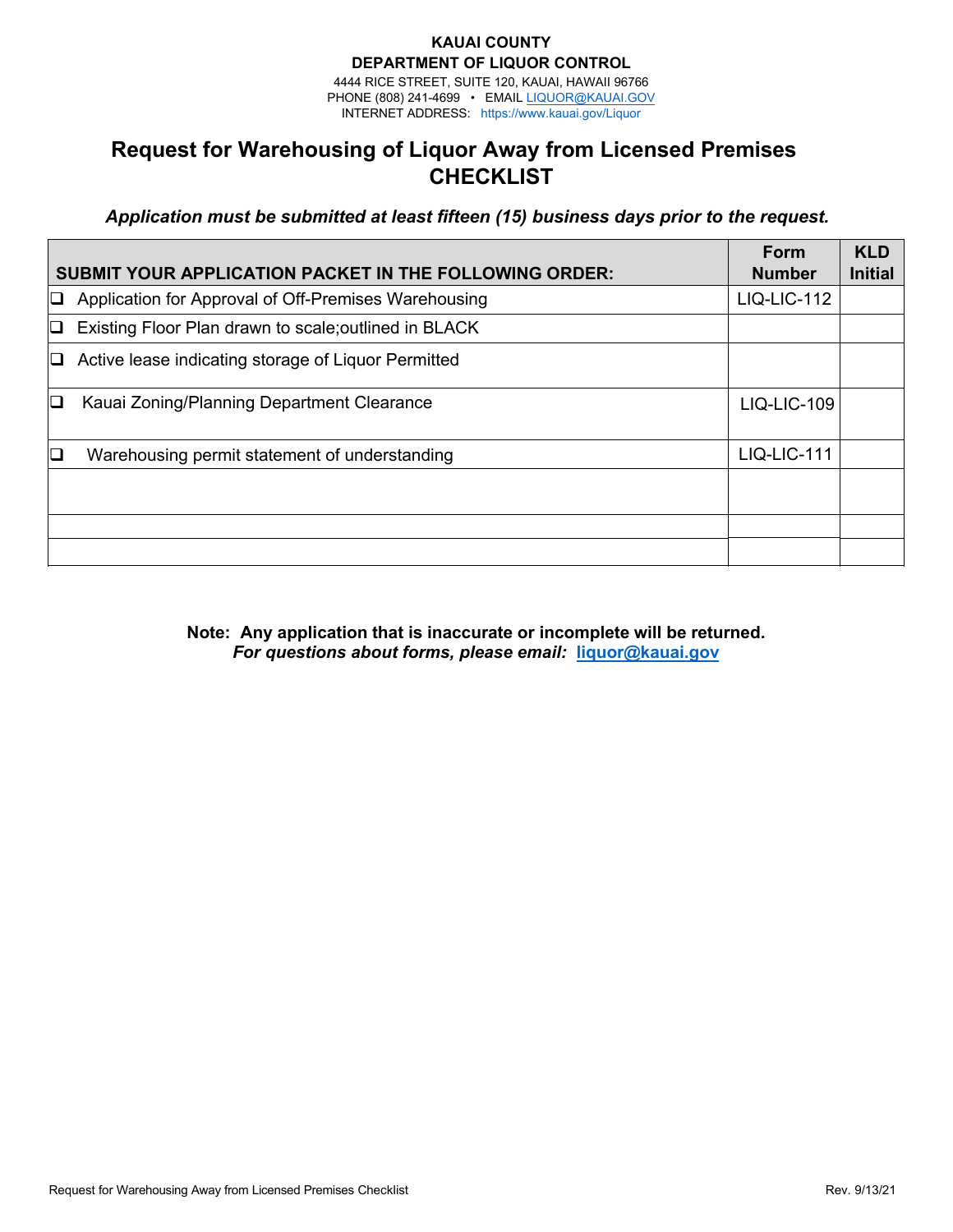## COUNTY OF KAUAI DEPARTMENT OF LIQUOR CONTROL 4444 RICE STREET, SUITE 120 LIHUE, KAUAI, HAWAII 96766

PHONE: (808) 241-4966 • FAX: (808) 241-6585

## **APPLICATION FOR OFF PREMISES WAREHOUSING**

| <b>NAME OF LICENSEE</b>                                         | <b>DATE</b> |  |  |  |
|-----------------------------------------------------------------|-------------|--|--|--|
|                                                                 |             |  |  |  |
|                                                                 |             |  |  |  |
|                                                                 |             |  |  |  |
|                                                                 |             |  |  |  |
| STREET ADDRESS OF WAREHOUSE                                     | TAX MAP KEY |  |  |  |
|                                                                 |             |  |  |  |
|                                                                 |             |  |  |  |
|                                                                 |             |  |  |  |
|                                                                 |             |  |  |  |
| LICENSE NUMBER(S) OF ESTABLISHMENT(S) TO BE USING THE WAREHOUSE |             |  |  |  |
|                                                                 |             |  |  |  |
|                                                                 |             |  |  |  |
|                                                                 |             |  |  |  |
|                                                                 |             |  |  |  |
| DATE AND SIGNATURE OF LICENSEE                                  |             |  |  |  |
|                                                                 |             |  |  |  |
|                                                                 |             |  |  |  |
|                                                                 |             |  |  |  |
|                                                                 |             |  |  |  |

Attach scale drawing of floor plan of the warehouse and lease agreement (if applicable).

COMMISSION ACTION AND DATE

 $\sqrt{\phantom{a}}$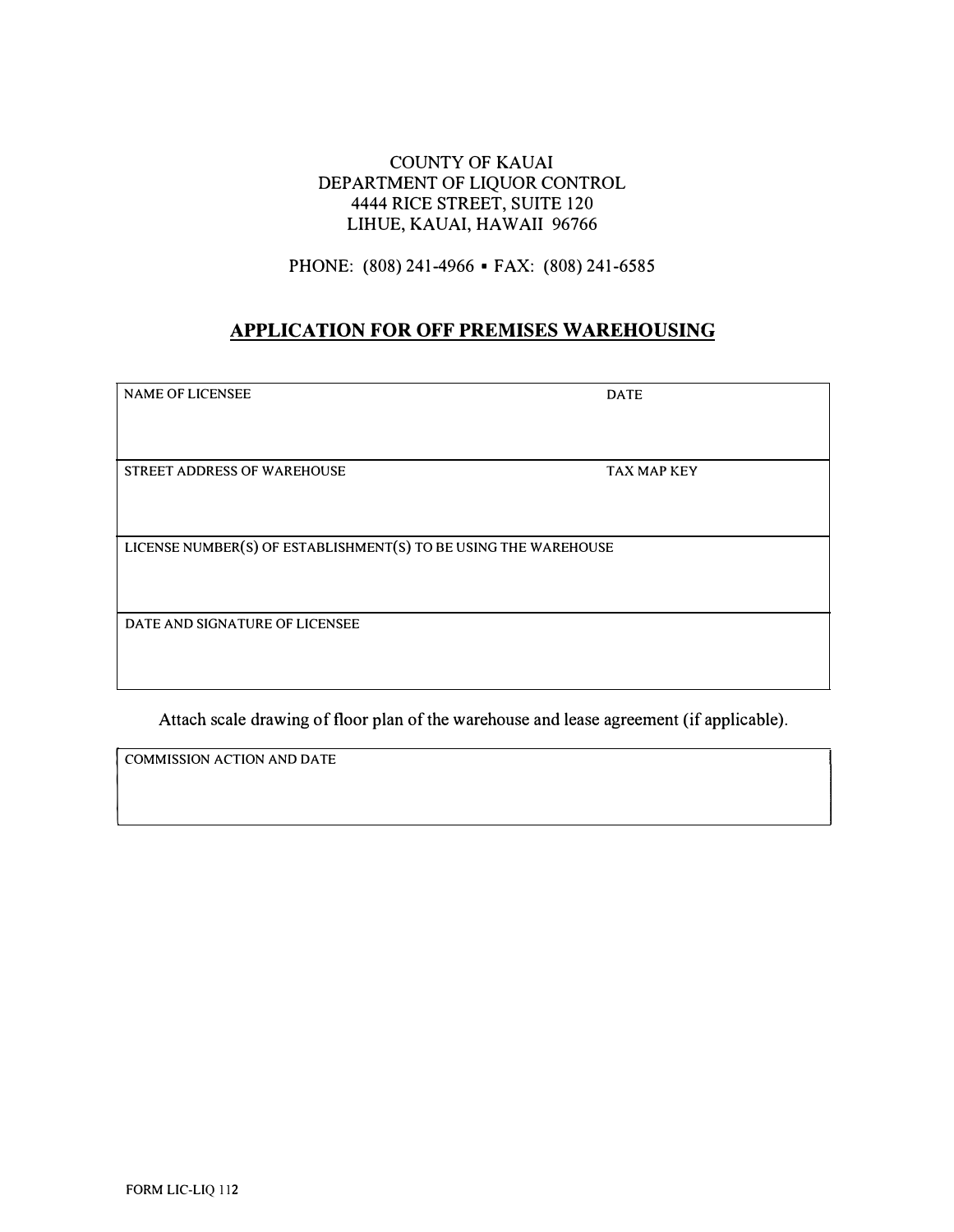#### **KAUAI COUNTY**

#### **DEPARTMENT OF LIQUOR CONTROL**

4444 RICE STREET, SUITE 120, K[AUAI, HAWAII 96766](mailto:HLC@honolulu.gov) PHONE (808) 241-4699 • E[MAIL LIQUOR@KAUAI](http://www.honolulu.gov/liq).GOV INTERNET ADDRESS: https://www.kauai.gov/Liquor

# **STATEMENT OF UNDERSTANDING FOR OUTSIDE WAREHOUSE PERMIT**

### *Note: It is prohibited to share the warehouse with other licensees.*

The following items must be submitted with the application (form# LIQ-LIC-110):

- **Floor plan drawn to architectural scale** showing liquor storage area outlined in "red".
- **Copy of the lease** and/or document of authorization with Terms and Conditions from the landlord approving the use of the warehouse.
- Approved **Request for Zoning Clearance** (form# LIQ-LIC-109).

## **STATEMENT OF UNDERSTANDING**

Pursuant to the Rules of the Liquor Commission, §3.9, Warehousing, I understand and agree to the following:

- a) Warehousing of liquor off the licensed premises. (a) Any licensee with warehousing off his licensed premises shall keep within the warehouse invoices for all liquor received at the warehouse, and a record of all liquor distributed from the warehouse. All records shall be kept for no less than three years.
- b) Any liquor distributed from the warehouse must be delivered directly to the licensed premises of the licensee.
- c) If a warehouse building is used by more than one licensee, each licensee's space shall be separated with permanent partitions.

| <b>SIGNATURE Applicant / Licensee</b> | <b>DATE</b>  |
|---------------------------------------|--------------|
| <b>PRINT Applicant / Licensee</b>     | <b>TITLE</b> |
| License No.:                          |              |